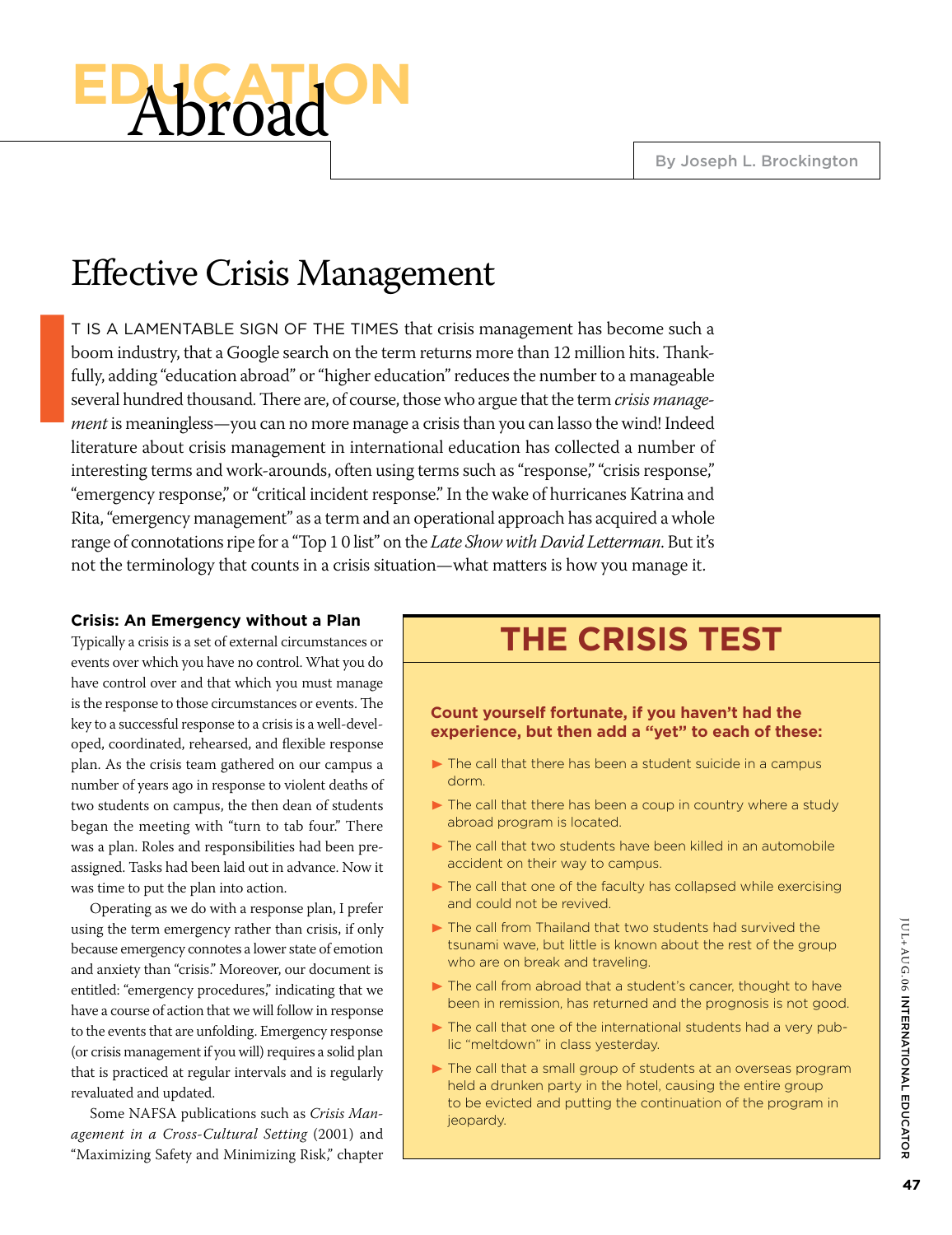### **STAYING ALERT ON TRAVEL ADVISORIES**

ESPONSIBLE EDUCATION ABROAD PROGRAMMING<br>requires that advisers stay abreast of U.S. State<br>Department travel advisories regarding the safety<br>of potential destination countries and the advisability of requires that advisers stay abreast of U.S. State Department travel advisories regarding the safety U.S. citizens of going there. Two key reasons make this of paramount importance for international educators:  $(1)$ some places are dangerous and should be avoided and (2) some insurance carriers (both personal injury and institutional/personal liability) refuse to provide coverage to individual or institutions in countries under travel warning.

U.S. citizens, of course, are free to travel almost anywhere in the world whether or not their destination is under travel warning. Today although such countries as Kenya, the Philippines, Israel, and Colombia join Iraq, Afghanistan and more that 20 others on the travel warning list, they continue to receive U.S. business travelers, tourists and students. Multinational businesses continue to operate in many of those countries; U.S. citizens work, live and function normally there.

The existence of U.S. citizens living successful lives in countries under a travel warning, and of U.S. government offices (embassies, consulates, etc.) also functioning effectively there sometimes gives rise to challenging questions for international educators. Sometimes we are asked, "Why is the university unwilling to permit students to study in (or employees to travel to) Country X just because there's a travel warning?" We are frequently reminded that with regard to Country X: there's no war going on; the threat of terrorism against U.S. citizens appears to be no greater

than in the United States; its own universities are open and functioning normally; friends have been there recently and returned safely. Critics are quick to let us know their opinion that travel warnings aren't based on real facts, or that as "informed citizens of a free country" they and their students may do as they please.

It is our job to remember that none of these arguments changes anything. Institutional policies on international activity have to satisfy the needs of people to teach and to learn about the world by becoming involved in it. They must also respond to the responsibilities of risk managers and legal advisors to provide practical advice to those institutional leaders charged with taking final decisions. The people responsible for international programs must assure that their institutional policies are being followed.

During the past few years, some institutions have developed policies that, following the assurance of informed consent, place responsibility for the decision to travel, work or study in a country under travel warning in the hands of the traveler(s)—and, sometimes, their parents not in the hands of the travelers' home college or university. It will likely require an incident and resolution of legal cases resulting from it to test the efficacy of these signed wavers or petitions.

Meanwhile, if an institution's policies preclude it from sponsoring programs or supporting travel in countries under travel warning, people who object should work to alter those policies rather than arguing with the professionals charged with enforcing them.

### **Useful U.S. Department of State Publications**

Note: All of these documents are available online at http://travel.state.gov.

#### **General Information**

*Country Background Notes informa*tion on every country in the world (these, plus information in the CIA Factbook, are among the essential documents for pre-program reading).

**Tips for Traveling Abroad, a brochure** that contains useful general information.

*Consular Information Sheets are up*dated on a regular basis and contain a specific section on safety/security on each country.

#### **Information Issued as Necessary**

**Public Announcements** are issued when there is a specific threat in a country or world region that cannot be countered. These tend to deal with terrorist threats, domestic unrest, and major natural disasters.

*Travel Warnings* are recommendations from the State Department that U.S. citizens avoid traveling to a certain country.

#### **Additional Resources**

#### **U.S. State Department Overseas Se-***Curity Advisory Council (OSAC)*

There is no fee for U.S. colleges and universities to join OSAC. Membership makes available advisory information and the services of OSAC's professional security annalists who can respond to specific security-related questions. Other members are U.S.based international and multinational

businesses that share safety and security information among themselves and with the State Department about conditions throughout the world. Visit http://www.osac.state.gov for more information.

*NAFSA* has a number of resources on health, safety and security on its Web site. The online document "Institutional Policies with Regard to U.S. State Department Travel Warnings" addresses campuses' approaches to study in Israel illustrates how difficult decision $m$ aking can be when countries under travel warning are involved (www. nafsa.org/warnings). Additional online documents on broader issues of health, safety, and security can be found at www.nafsa.org/HealthandSafety.

**-DAVID C. LARSEN** is director of Arcadia University's Center for Education Abroad.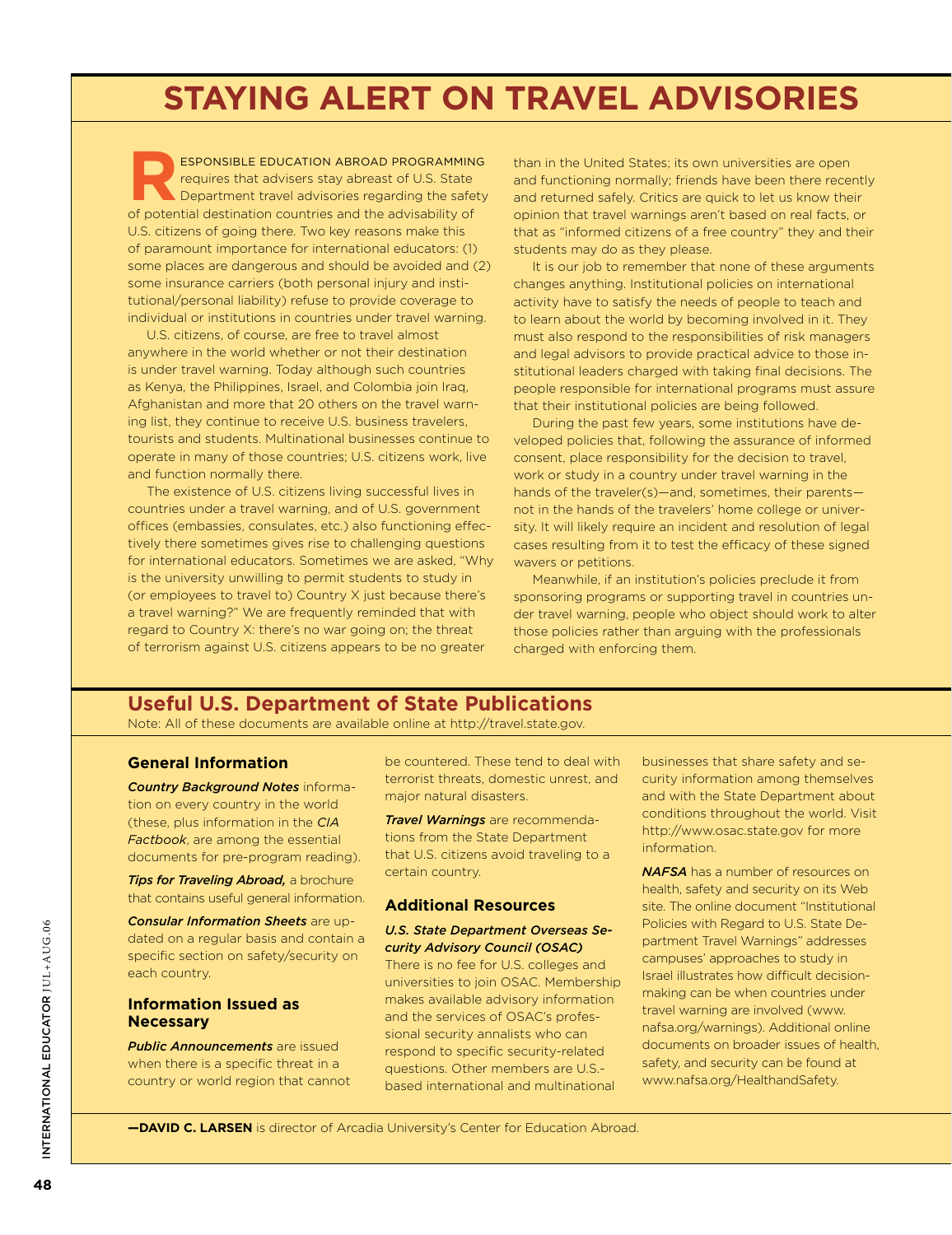eight of *NAFSA's Guide to Education Abroad for Advisers and Administrators* (2005) emphasize the necessity of planning in advance of any emergency. If you are campus-based, your institution no doubt already has an emergency response plan that can form the basis for the one you will develop for your area of international education, be it for an entire operation, or for one segment such as education abroad, international students and scholars, communitybased activities, etc. Both publications have sample plans and there are several other examples on the Web. Here are some things to think about as you develop your emergency response plan.

### **1. Start by Restating the Guiding Principles of the Response**

These are both the end results that you will aim at in your response as well as the overall operational principles that underlie the various components and actions of the plan. Corporations will often state that their goal is to safeguard stockholder interests as well as the image and financial health of the company. In higher education we tend to phrase things differently using terminology like:

- $\triangleright$  Concern for the health, safety and well-being of students and staff
- $\blacktriangleright$  Limiting the institution's legal liabilities
- $\triangleright$  Conforming to the standards of ethical practice for education abroad as described in the Code of Ethics of NAFSA: Association of International Educators.
- $\blacktriangleright$  Deciding how and with whom to share information
- $\blacktriangleright$  Indicating when and with whom the response will be coordinated, and so forth

### 2. Define What You Mean by "Emergency"

When we are talking with students (and parents) about health and safety issues during our study abroad orientations, we have a quiz on our definition of emergency (something "that poses a genuine and sometimes immediate risk to, or that have already disturbed, the health, safety, and well-being of participants"). The quiz: What is a lost passport? Not an emergency—an inconvenience. The same goes for a lost ticket or stolen wallet. A broken leg is an emergency. Include examples with your definition to guide your team as they work through the plan when responding to the report of an emergency.

Many response plans also include in their definitions a means of distinguishing between "real" and "perceived" emergencies. Arising out of a number of things, including the sensationalized reporting of an event abroad, the distortion of information provided by a participant in a telephone call or letter home, or simply out of the nervousness of a family member or student with little or no international experience, perceived emergencies will sometimes affect family members and others in the U.S. more strongly than will real emergencies, even though there is no real or credible threat to health or safety.

Responding to a perceived emergency often requires more staff time and equally as much patience and tact as responding to real emergencies. While the health and safety of a student or staff member may not be at stake here, the reputation of the office and the institution certainly could be. In these days of "helicopter parents" (they hover), we must take care to formulate a response that will assuage the anxiety and reassure, without inviting constant follow-up telephone calls to one's office and then to the provost or even the college president. Even though the earthquake was several hundred miles from the program site, calling the program director before returning the call to the parents can do wonders to quiet their nervousness.

### **3. Determine How You Will Respond to an Emergency**

Every emergency, both real and perceived, requires a response. In this section of your plan, you will outline and assign tasks. Some plans use a scenario approach, with detailed responses for events such as the death of a student or staff member, serious injury or illness, assault (sexual and/or physical), disappearance, civil unrest, natural disaster, strikes, etc. Others take a broader approach that can be adapted to any eventuality. All plans typically deal with the following questions:

- ► Who needs to be informed and when?
- $\triangleright$  Who has the ultimate authority to make decisions?
- ► Who will carry out which aspects of the response?

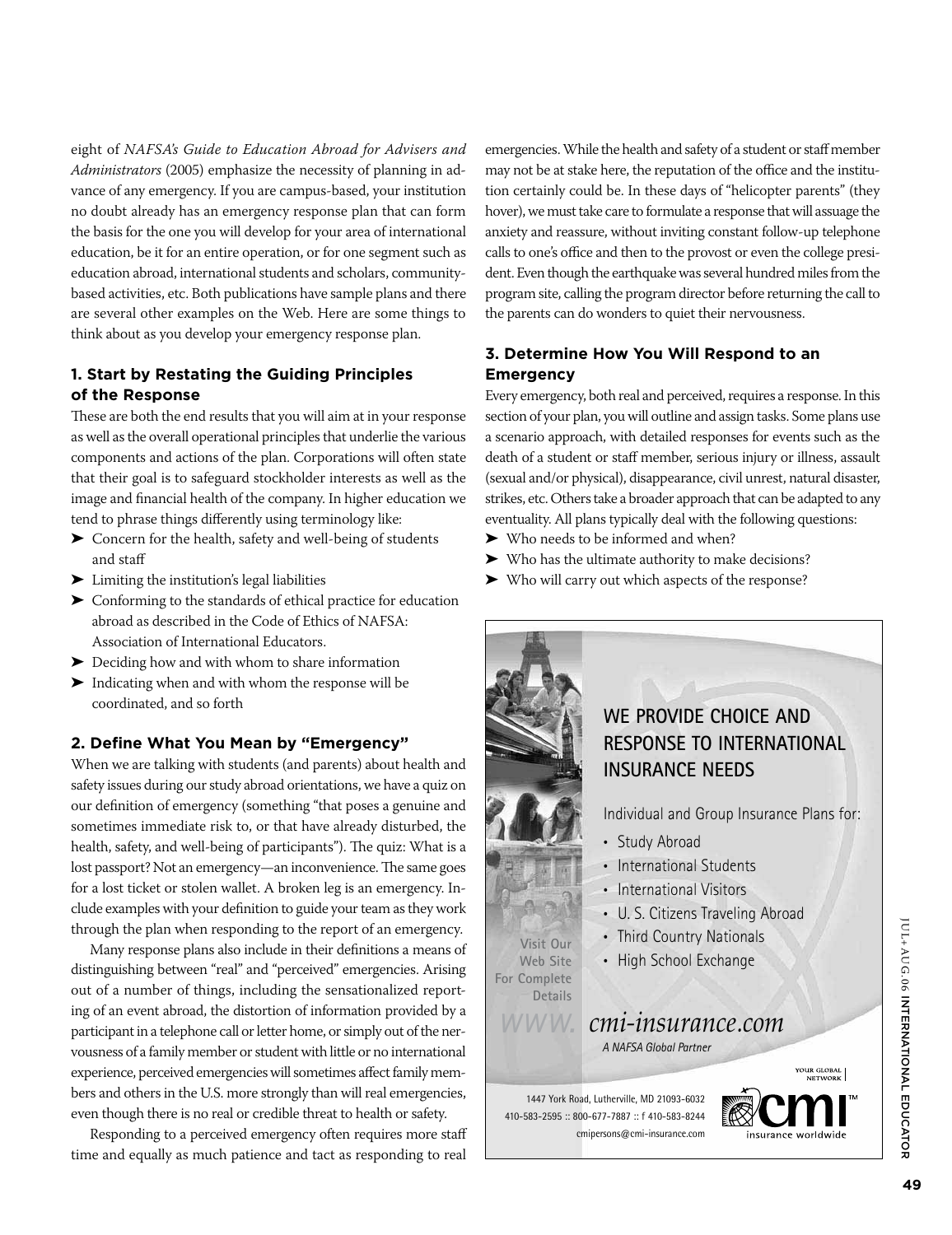### **DEALING WITH THE MEDIA**



#### **When a Reporter Calls**

- $\blacktriangleright$  Take control; don't answer questions until you're ready
- $\blacktriangleright$  Note the reporter's name, affiliation, and phone number
- $\blacktriangleright$  Ask what the story is about
- $\blacktriangleright$  Find out the reporter's deadline
- $\triangleright$  Define the role you'll play in the story
- $\blacktriangleright$  Suggest other sources
- $\blacktriangleright$  Set ground rules for the interview: subject area, time, place, duration
- $\blacktriangleright$  Pick an interview site that is convenient and comfortable for you
- $\triangleright$  Call your university news service for assistance
- $\blacktriangleright$  Regard the interview as an opportunity to tell your story or to make your points
- $\blacktriangleright$  Remember your audience is the public, not the reporter
- $\triangleright$  Decide what you want the public to understand about the subject
- $\blacktriangleright$  Pick one or two points you want to make
- $\blacktriangleright$  Keep your language simple, as though you were explaining to a neighbor
- $\blacktriangleright$  Avoid jargon
- Prepare relevant examples and analogies
- $\blacktriangleright$  Make notes for easy reference
- $\triangleright$  Prepare a list of probable questions and short, concise answers
- $\triangleright$  Collect material that will help the reporter understand the story
- $\blacktriangleright$  Rehearse with someone you trust
- $\blacktriangleright$  If possible, tape the interview so you can catch your own errors before they're part of the permanent print or broadcast record
- $\blacktriangleright$  If a reporter asks you to comment off the record. decline. Assume everything you say in an interview will appear in the story
- $\triangleright$  Don't wait for the reporter to ask the "right question." Make your main point early and often
- $\blacktriangleright$  Be concise; you will be less likely to be quoted out of context if you are clear and concise
- $\blacktriangleright$  Make sure you understand each question
- $\blacktriangleright$  If a question contains erroneous information, don't let it slide. Correct it
- $\triangleright$  Don't evade questions. If you don't know the answer, say no
- $\blacktriangleright$  Never lie
- $\blacktriangleright$  Beware of hypothetical questions; don't be pressured into speculating
- $\triangleright$  Don't ask or expect to approve the story before it is printed or broadcast
- $\blacktriangleright$  Review your tape; if you misspoke, call the reporter with corrections or clarifications
- $\triangleright$  Be available for follow up; encourage the reporter to call back with other questions or for clarifications
- $\blacktriangleright$  Ask others what they thought of the story
- $\blacktriangleright$  If the story has major errors, don't let anger or embarrassment rule your response
- $\triangleright$  Call the reporter to correct errors in the story; uncorrected errors get repeated as fact in follow up stories
- $\blacktriangleright$  If other reporters call you, use the new contact as an opportunity to correct any errors or misperceptions

**Special Note:** Public universities are accountable to the citizens of their state, who have a right to know how their tax dollars are spent. Most written communications within a university are in the public domain and must be shared with the public and news organizations, if requested. However, state and federal laws balance the public's right to know and the student's or employee's right to privacy. Your university news service usually works closely with your university attorney to ensure that balance by handling all requests for information covered under the state data practices act and applicable federal laws.

 $\sim$  **Mickey Slind** is a consultant with the Anglo American Educational Services of London. "When a Reporter Calls" (1997) is reprinted with permission.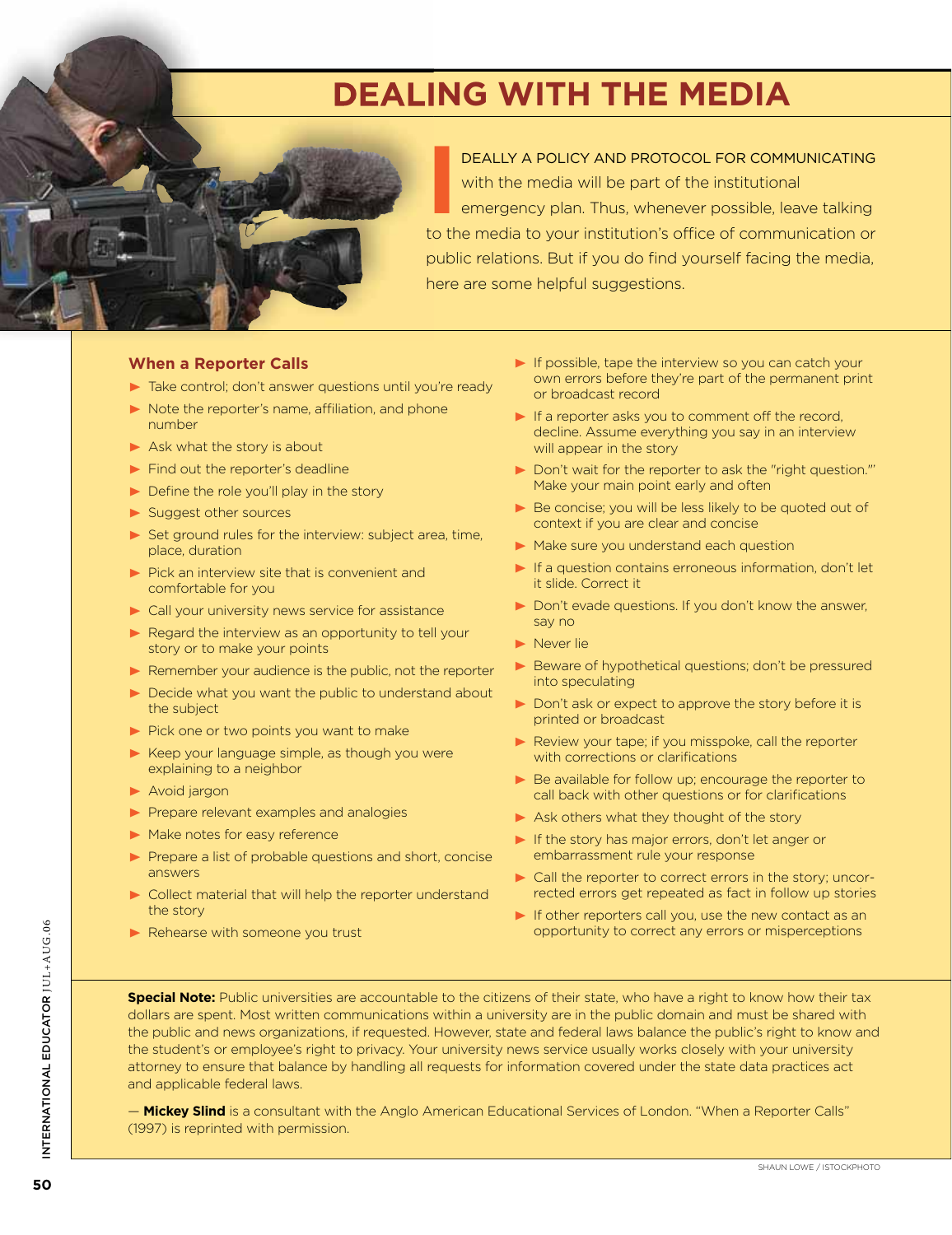- ▶ What support services will be needed?
- ▶ At what point should the institution's crisis team be convened and who makes that decision?

When it comes to delineating tasks, you may find it helpful to use checklists to guide the response. It is also a good practice to always have two people assigned to lead the response; one to work through the steps of the plan and the other to serve as a monitor, making sure that nothing is overlooked. In every emergency response, real

or perceived, it is vitally important that every action is documented (what was done, by whom, and at what time). These contemporaneous notes will be needed when debriefing the actions of the response and writing the final report. Moreover, they can prove to be invaluable in the event a lawsuit results from the emergency.

### **4. Coordinate Your Response**

Once you have finished a draft of your plan, have it vetted by your institution's crisis co-

### **Resources for Crisis Planning in Education Abroad**

### **Crisis Management in a Cross-Cultural Setting**

#### Patricia A. Burak and William W. Hoffa, editors

A compendium of experience and expertise from many professionals in the field of international educational exchange, this essential sourcebook is designed to prepare international educators to respond appropriately, expeditiously, and comprehensively to crises that befall students and scholars living and learning a long way from where they call 'home.'

### **NAFSA's Guide to Education Abroad for Advisers and Administrators, Third Edition**

#### Joseph L. Brockington, Patricia C. Martin, and William W. Hoffa, editors

This new edition of the *Guide* has notably enhanced a book that was already regarded as indispensable by education abroad professionals. Extensive new chapters on such topics as short-term programs, intercultural learning, underrepresented constituencies, and community colleges have been added. A significant new section of three chapters deals with issues specific to overseas program direction. An extensive chapter on safety, security and risk deals with issues of emergency planning and more.

### **The Guide to Successful Short-Term Programs Abroad**

### **Sarah Spencer and Kathy Tuma, editors**

A practical guide for practitioners who direct and administer short-term programs, the book was edited by two experts with considerable experience in the field, Sarah Spencer, from the University of St. Thomas, and Kathy Tuma, from St. Olaf College. Readers can use the tools provided in the book to build successful short-term programs tailored to their own institutions. A very useful chapter on "Safeguards for Short-Term Programs" covers everything from insurance issues to student health to crisis situations and more.



To order these publications call toll free1.866.538.1927 or 240.646.7036.

## Center for Study Abroad



• Low cost programs since 1990 • Flexible arrangements • Open to all adults from all countries • Earn college credit in fully accredited programs

### EUROPE • ASIA LATIN AMERICA

CONTACT PERSON: Ms. Alima K. Virtue, Programs Director

> 325 Washington Ave. S #93 Kent, WA 98032 (USA)

info@centerforstudyabroad.com

tel: 206-726-1498

### centerforstudyabroad.com